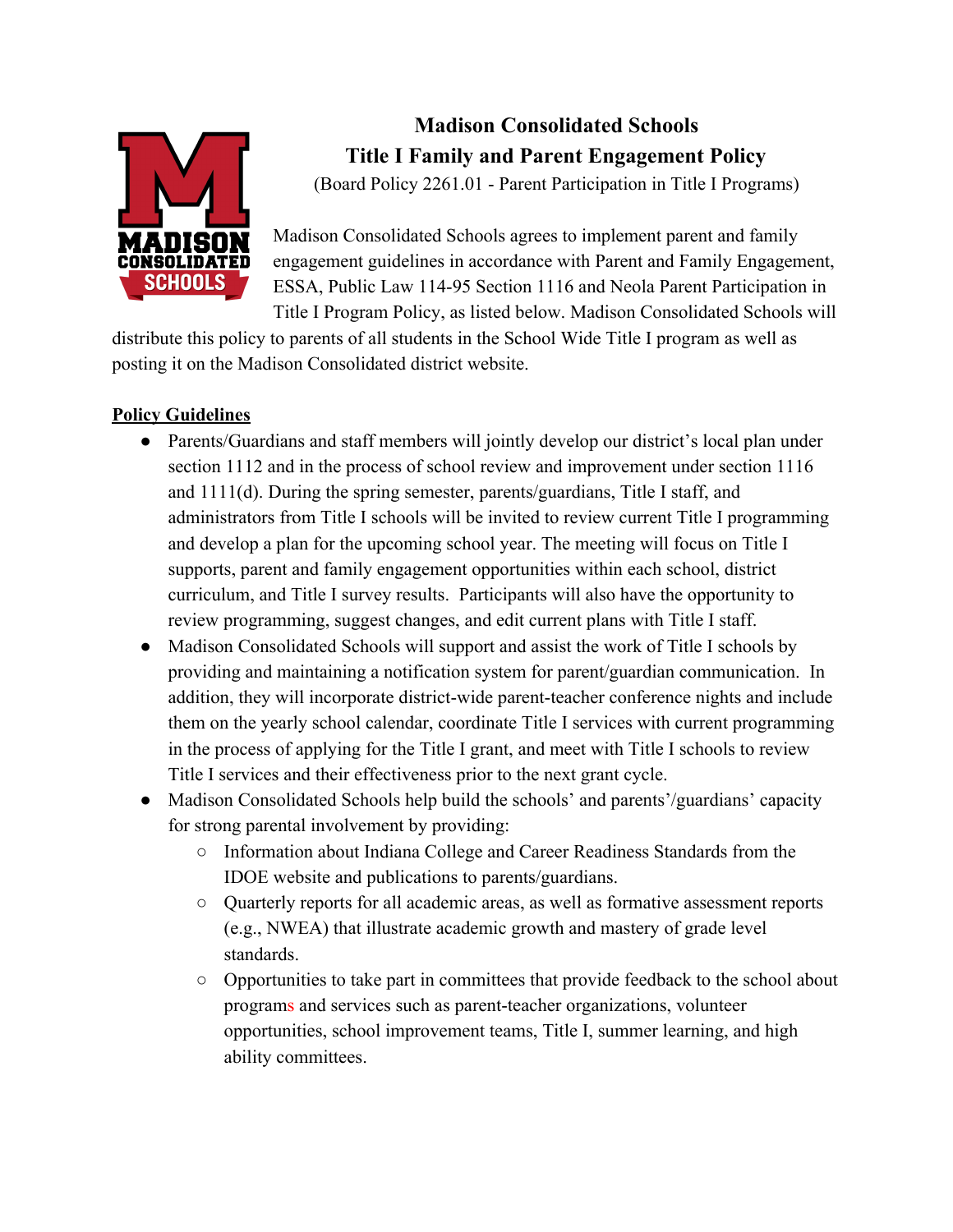- Newsletters, teacher email and contact information, family access to Skyward, and invitations for formal and informal conferences with teachers.
- Materials and support to increase student achievement through a partnership of home and school. Parents/Guardians and Teachers sign Compact for Learning agreements annually. Additionally, parents and families can attend various workshops, such as parent technology tips, "make-it take-it nights", and/or parent training on school programming.
- School staff committed to parent communication. Teachers provide newsletters, phone calls home, progress reports and assessment reports to update parents/guardians on student performance, emails, and timely responses to concerns or questions.
- Information presented in a language and form that parents/guardians can easily understand when possible. Materials will be translated as necessary, and a translator will be provided at school meetings when possible.
- An understanding that school and parents/guardians can request support in academic, emotional, and social areas to assist in the improvement of student achievement.
- Madison Consolidated Schools will coordinate and integrate parent and family engagement strategies under Title I, Part A with parent and family engagement strategies under Head Start, Elementary Reading Plan, and Title III language supports. Staff plan jointly with Head Start to sponsor kindergarten visits by Head Start children and parents/guardians. The Elementary Reading Plan (annual submission to IDOE Online) may also be a part of the parent/guardian nights in each school; this information may be shared in the form of details about Tier 1 Core Instruction, as well as Tier 2 and 3 remediation opportunities. Title III in conjunction with Title I reading nights invites parents/guardians and students to read in their native language(s). Teachers along with Title I and Title III personnel work collaboratively with each other and parents to ensure an understanding of student needs in academic areas that involve reading and vocabulary. This collaboration helps create a continuum of services for students across both programs.
- Madison Consolidated Schools will conduct, as part of their Title I meeting during the spring semester, an annual evaluation of the content and effectiveness of the parent and family engagement policy in improving the academic quality of the schools served with Title I, Part A funds. Parents/Guardians will have the opportunity to identify during the meeting and on the Title I surveys any barriers to greater participation by parents in parent and family engagement activities, with particular attention to parents and families who are economically disadvantaged, are disabled, have limited English proficiency, have limited literacy, or are of any racial or ethnic minority background. The findings